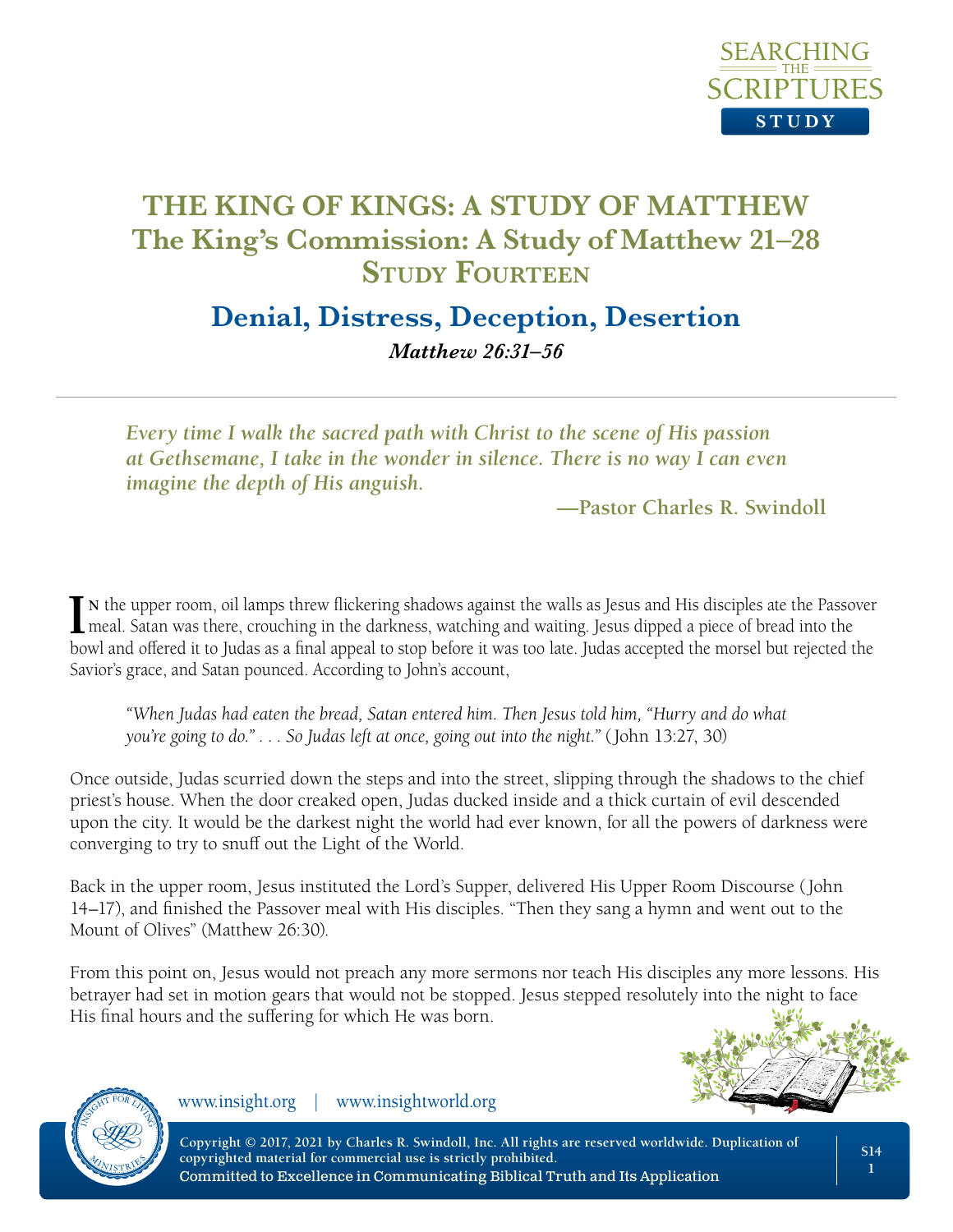

### **Denial, Distress, Deception, Desertion**

*Matthew 26:31–56*



## **PREPARE YOUR HEART**

The time of Christ's suffering between the Last Supper and the grave is known as *the passion*. To prepare your heart to walk with our Savior along this sacred, sorrowful path, let the following lines prompt your own prayer to the Lord:

*Father, with head bowed I follow Your Son into His garden of grief where He will agonize on my behalf and willingly offer Himself for me. Break my heart with His sufferings so I may know Him more intimately and love Him more deeply, in His name I pray, amen.*



# **TURN TO THE SCRIPTURES**

Jesus' movements after leaving the upper room were not random or unpredictable—just the opposite. According to Luke's account, Jesus went "as was His custom to the Mount of Olives" and went to "the place," implying that He went to a specific garden that He had gone to many times before (Luke 22:39–40 NASB). His disciples, including Judas, "knew this place" and would have easily anticipated where He was going (John 18:1–2). *Jesus wanted to be found.*

As you read *Matthew 26:31–56*, note the precision of Jesus' words and deliberateness of His actions. Jesus was in complete charge of His circumstances. He knew what to say, what would happen, and when it would happen.

#### **Observation: Denial, Distress, Deception, Desertion**

In the observation phase, we look closely at the sequence of events. Nothing in Scripture is out of order or without significance. Read carefully and slowly each phrase in the verses as you answer the following questions. $<sup>1</sup>$ </sup>

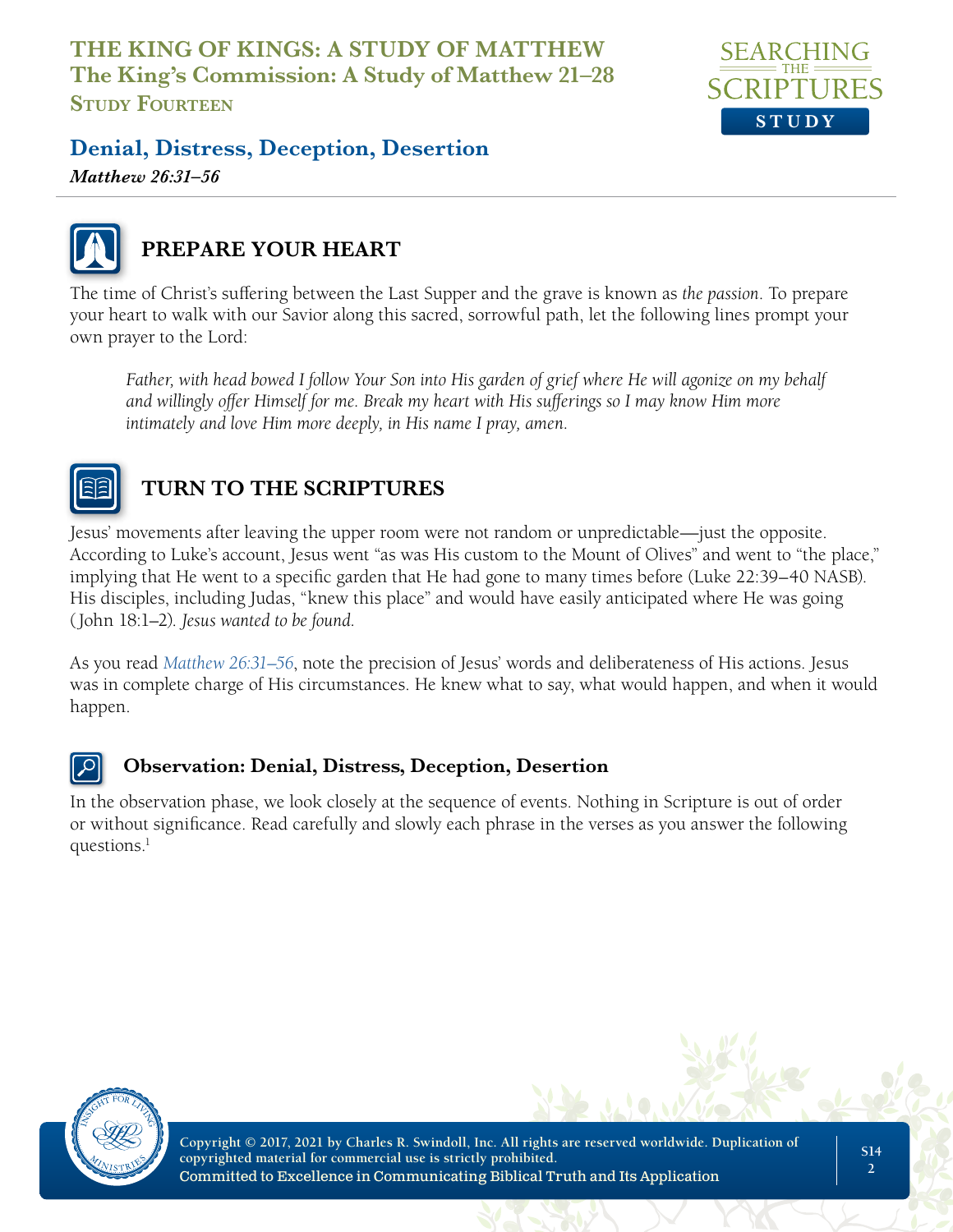

*Matthew 26:31–56*

#### **Predicting the Disciples' Reaction—Matthew 26:31–35**

Jesus had already told the disciples, "One of you will betray me" (Matthew 26:21). What did Jesus now tell Peter and the disciples (*Matthew 26:31–35*)? What was Jesus' tone as He spoke? How did Peter and the other disciples react?

Jesus quoted *Zechariah 13:7*, which is about the Lord's purifying judgment of His people. How does the Lord's promise in *13:9* also apply to the disciples, perhaps encouraging them when they reflected on it later?

*The disciples never did get the resurrection until the morning of the resurrection. They were so distraught over Jesus leaving them, they missed some of the things He said.*  **—Pastor Chuck Swindoll**

#### **Praying Alone in the Garden—Matthew 26:36–46**

When Jesus arrived at the garden of Gethsemane, His emotional tone intensified. He said, "'My soul is crushed with grief to the point of death'" (Matthew 26:38). *Gethsemane* means "oil press," which is a fitting metaphor for the crushing pressure Jesus was about to experience.

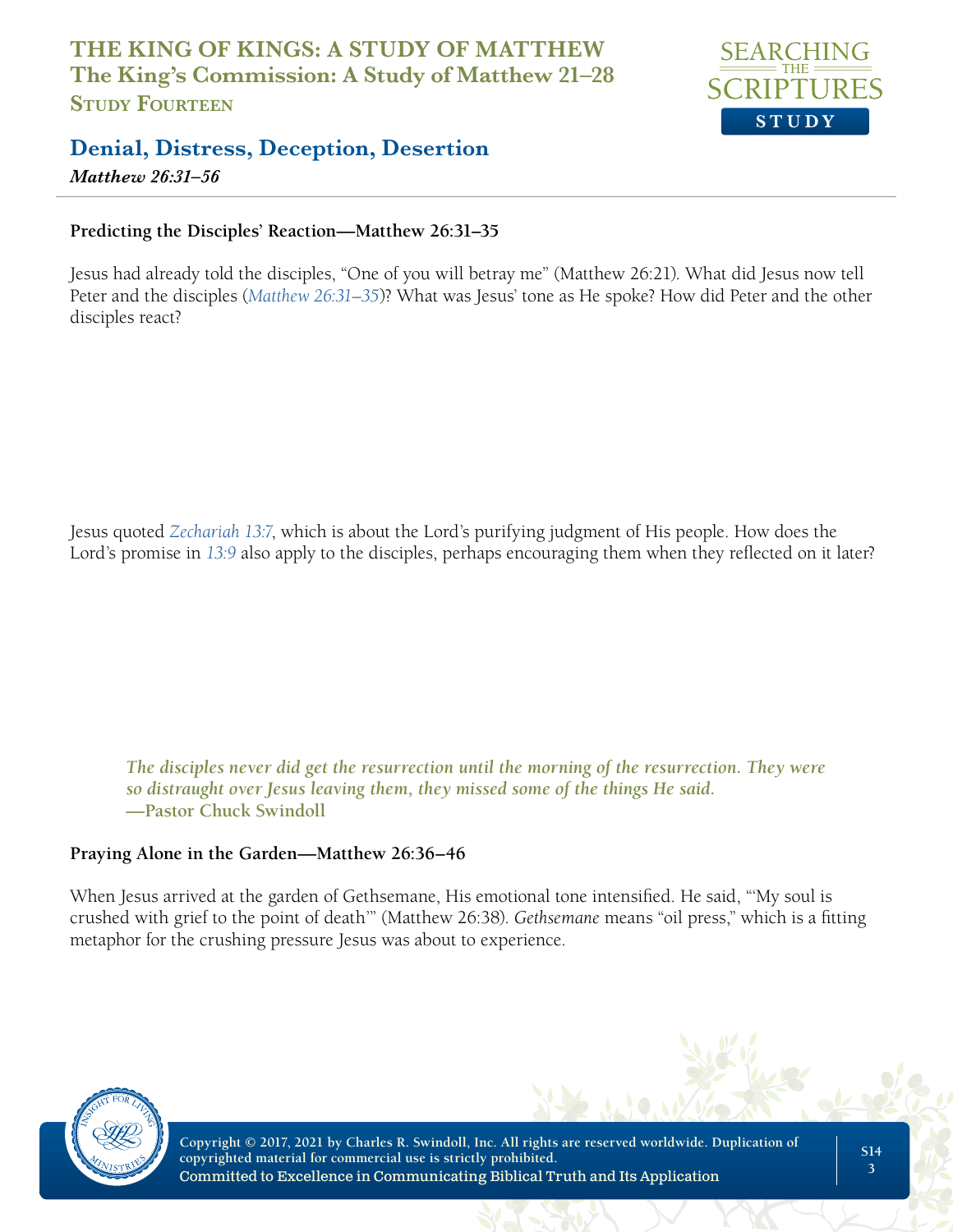

#### **Denial, Distress, Deception, Desertion** *Matthew 26:31–56*

In the interpretation phase, we'll explore the reasons for Jesus' agony. For now, write down what you observe in *Matthew 26:36–46*. Note the contrasts you see between Jesus and His bleary-eyed disciples.

Jesus pleaded in the most intimate terms, "'My Father!'" (26:39)—in Mark's account, "'Abba, Father'" (Mark 14:36). What did He ask His Father to do for Him? What did Jesus want more than His own desires?

The agony raging in Jesus' soul reached its apex at Gethsemane where His humanity recoiled over the horrors of the cross. After a struggle, Jesus arrived on the other side fully surrendered to the Father's will, at peace, and *invincible*. Jesus was now ready for what came next.

#### **Responding to the Betrayal and Arrest—Matthew 26:47–56**

Without warning, a mob of torch-bearing soldiers burst into the garden with Judas at their head and poison in his kiss. What responses from Jesus in *Matthew 26:47–56* express His resolute submission to the Father and selfless love even for His enemies?

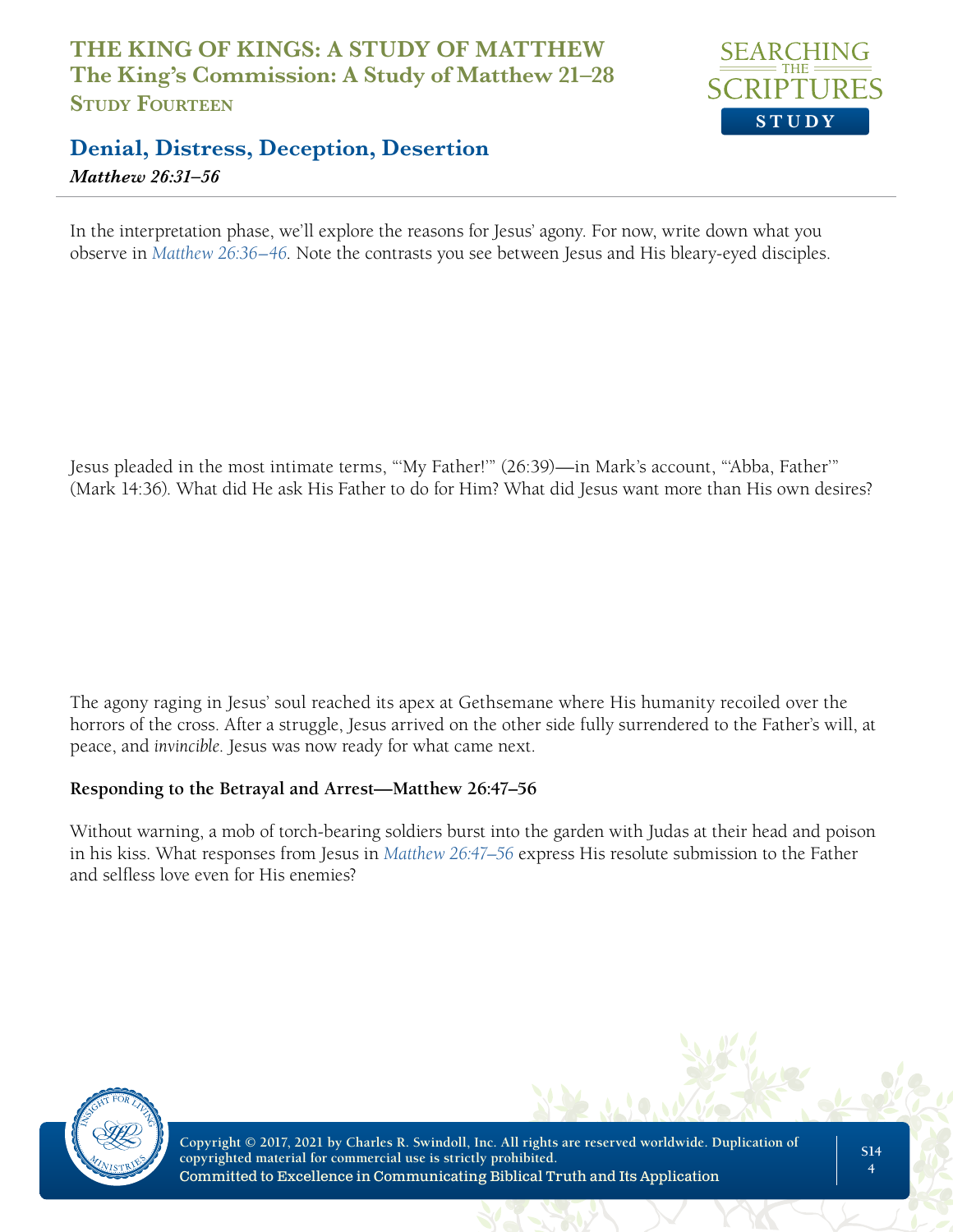

*Matthew 26:31–56*

What statements did Jesus repeat in Matthew 26:54, 56? What role do you see the Scriptures playing in Jesus' mind-set?

Jesus had worked out His fears through prayer before the crisis struck. The sleepy disciples, however, were completely unprepared. How did their natural fight-or-flight instincts take over their reactions?

*Like rats in a sinking ship, the disciples fled. They deserted Jesus. Every one of them. Even John the beloved. Even the chest-pounding, arrogant Peter ran.* —Pastor Chuck Swindoll

#### **Interpretation: The Cup of Wrath**

Jesus' obedience to the Father and trust in His care flowed like precious oils from Gethsemane's presses. But His surrender did not come without a fight. His humanity was on full display as He "fell on His face and prayed, saying, 'My Father, if it is possible let this cup pass from Me; yet not as I will, but as You will'" (Matthew 26:39 NASB).2

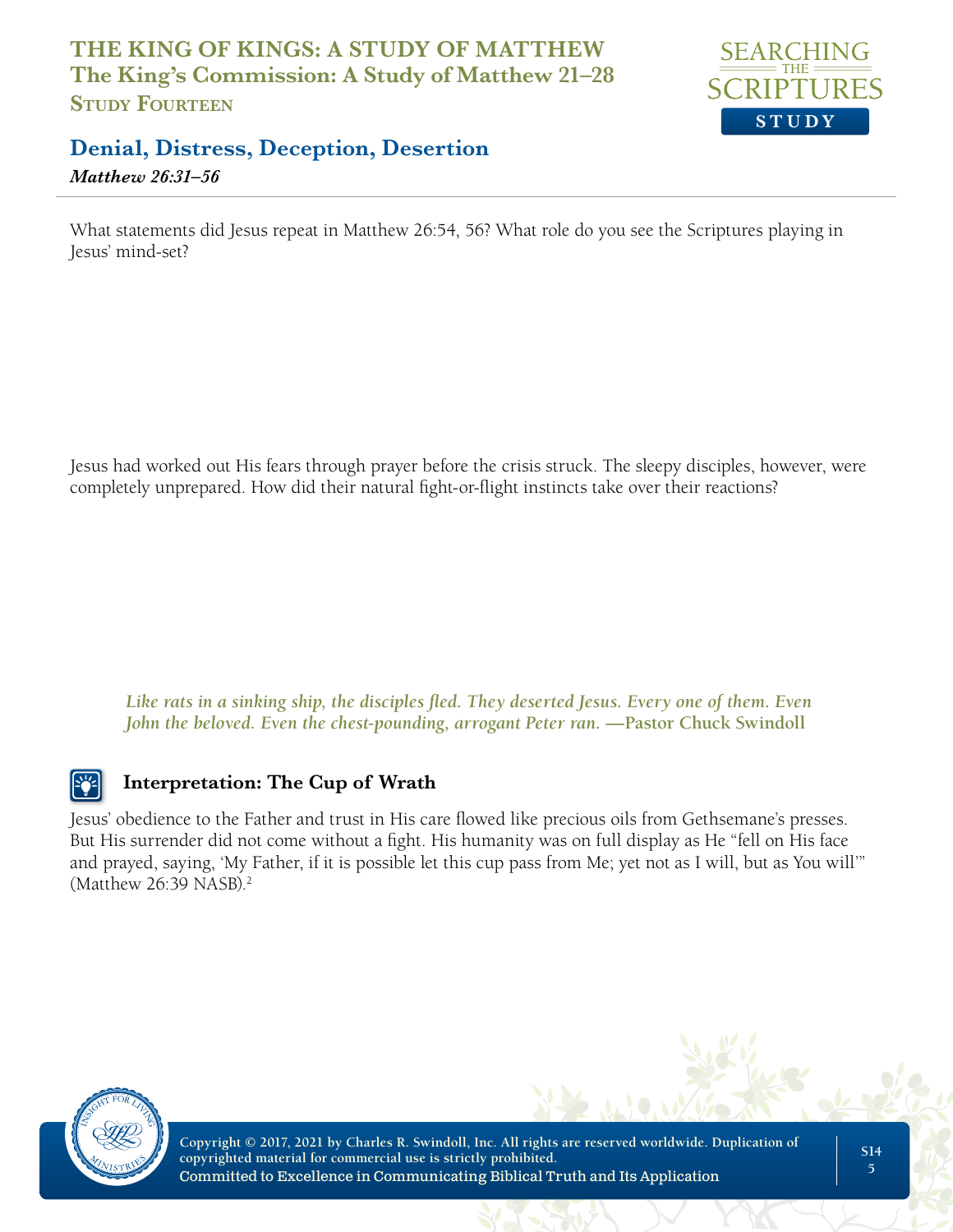

*Matthew 26:31–56*

To what does "this cup" refer? *Isaiah 51:17–20*; *Jeremiah 25:15*; and *Revelation 14:9–10* give insight into the answer.

Jesus qualified His request with "if it is possible" (Matthew 26:39). If *what* was possible? Jesus asked His Father if the world could be redeemed without Him having to suffer sin's wrath. Surely, Jesus knew He must drink the cup to redeem the world, but, in His humanity, He longed for another way.

What do the longings of Jesus tell you about His human nature and ability to understand "our weaknesses" (Hebrews 4:15)?

How can we model Jesus' prayer?

*Jesus willingly accepted the cup, and He took it for you and me. The fight was over. The struggle over drinking the cup was done.* **—Pastor Chuck Swindoll**

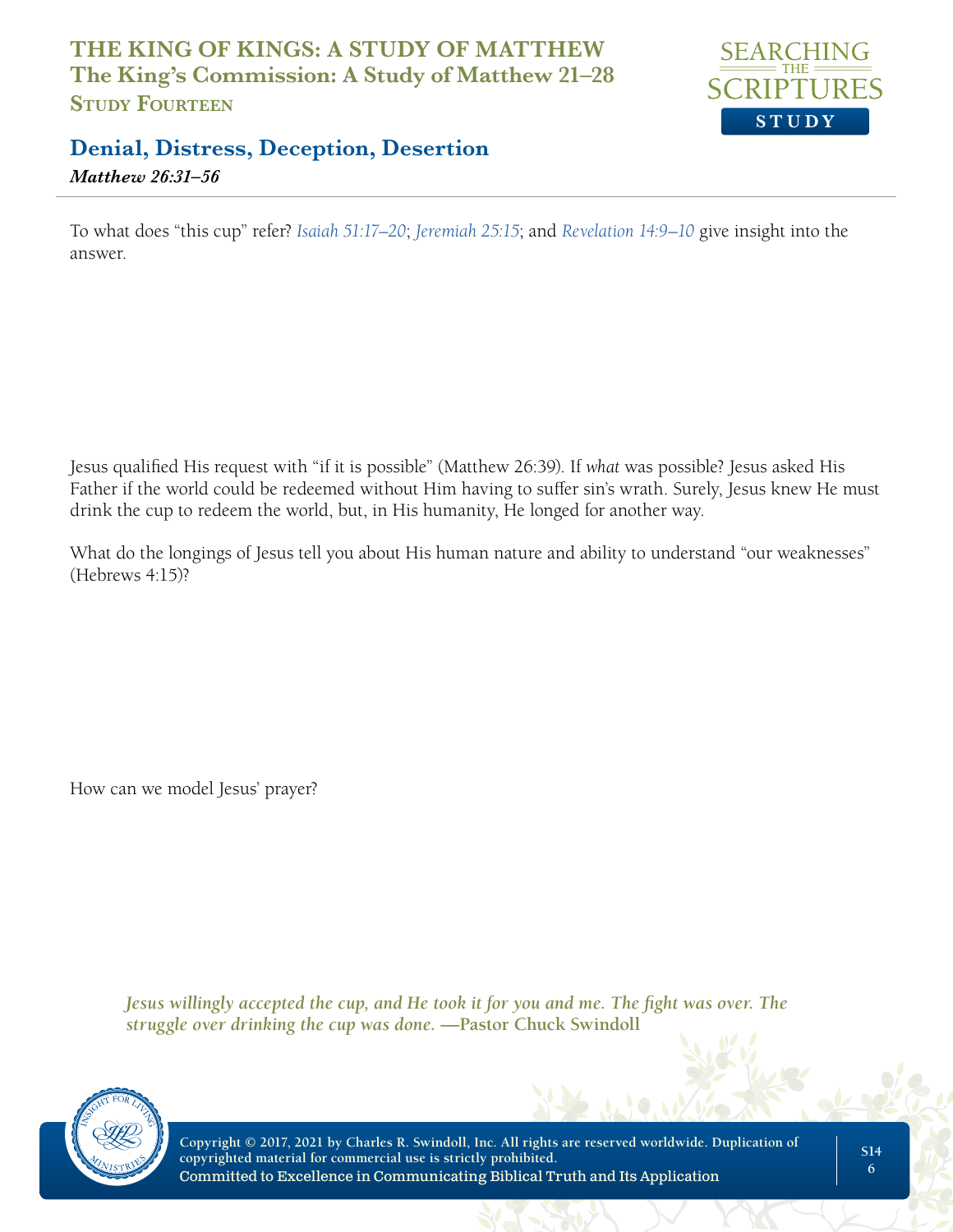

# **Denial, Distress, Deception, Desertion**

*Matthew 26:31–56*



#### **Correlation: Help from an Angel**

What poignant details did Luke add in his account of Jesus' distress in Gethsemane in *Luke 22:39–45*?

This scene forms a bookend with an earlier incident involving angels at the beginning of Jesus' ministry. What similarities do you see between Gethsemane and the wilderness, according to *Matthew 4:8–11*?

Whether actual drops of blood poured out of His skin or His sweat poured like drops of blood, Jesus was in severe distress. Peace came in the end when He chose submission to the Father's will and became "obedient to the point of death, even death on a cross" (Philippians 2:8 NASB).



#### **Application: Gethsemane Then and Now**

The battle of Calvary was won in the trenches of Gethsemane. But Jesus' victory did not come easily or neatly. So extreme was His travail that He needed an angel's shoulder to lean on. So messy was His labor that His sweat flowed blood-like from His pores, matting His hair and soaking His clothes. Yet, in His submission, He found the Father's peace to carry Him through the suffering to come.

No human can truly comprehend what it was like for sinless Jesus to gaze into sin's cursed cup and to recoil at the fury of God's wrath. But we do experience similar battles of the will. We struggle to release our wants and to accept God's way and to echo Jesus' words to the Father, "Your will be done" (Matthew 26:42).

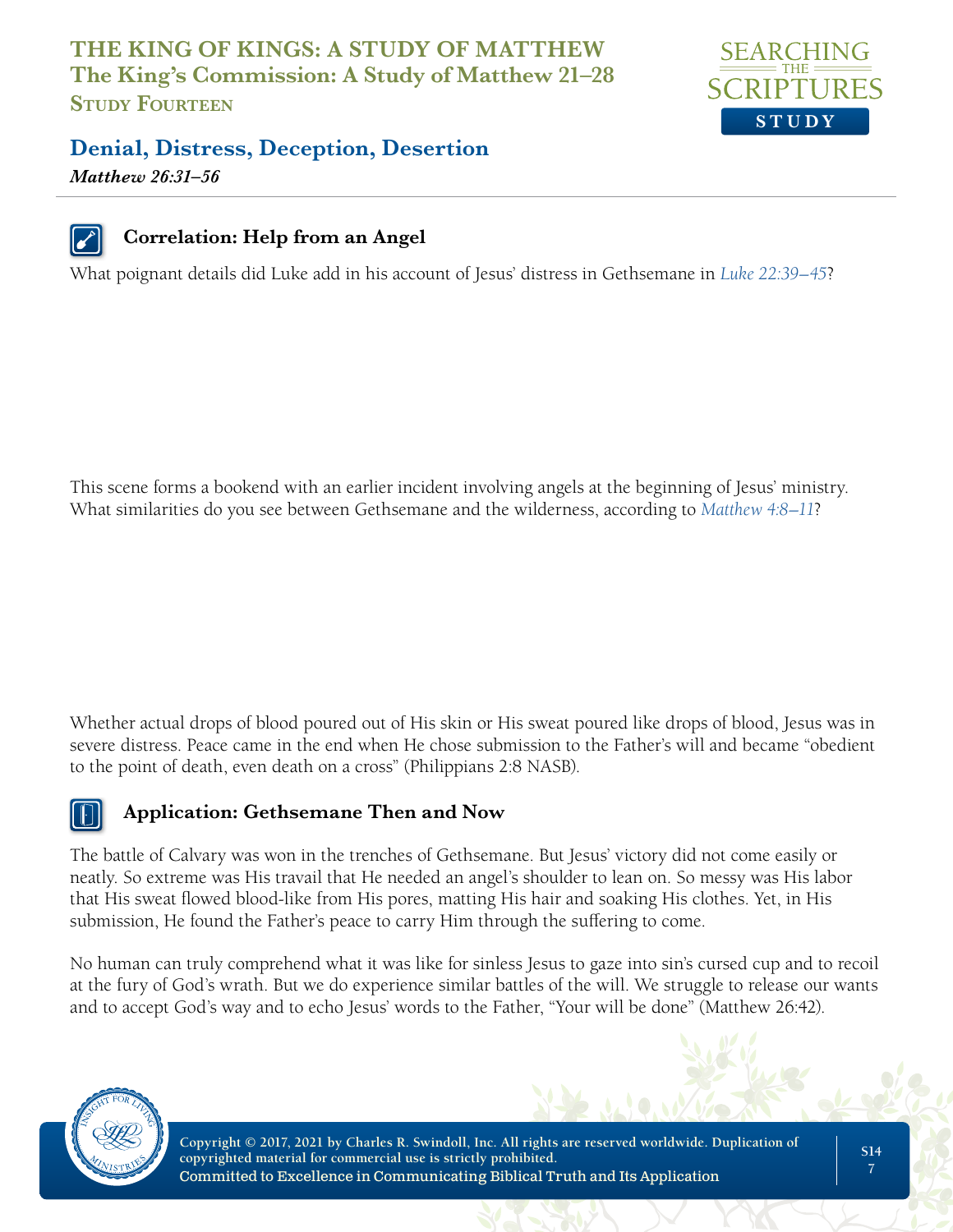

*Matthew 26:31–56*

Are you experiencing a Gethsemane-like battle? If so, what "cup" are you asking the Lord to take away, if possible?

How long have you struggled with the Lord over this issue? What is the main fear that haunts you? Can you express that fear to the Father?

Ask the Lord to help you voice His prayer of surrender, "If it is possible, let this cup of suffering be taken away from me. Yet I want your will to be done, not mine" (Matthew 26:39). What would you like to say to your Abba Father in this moment?